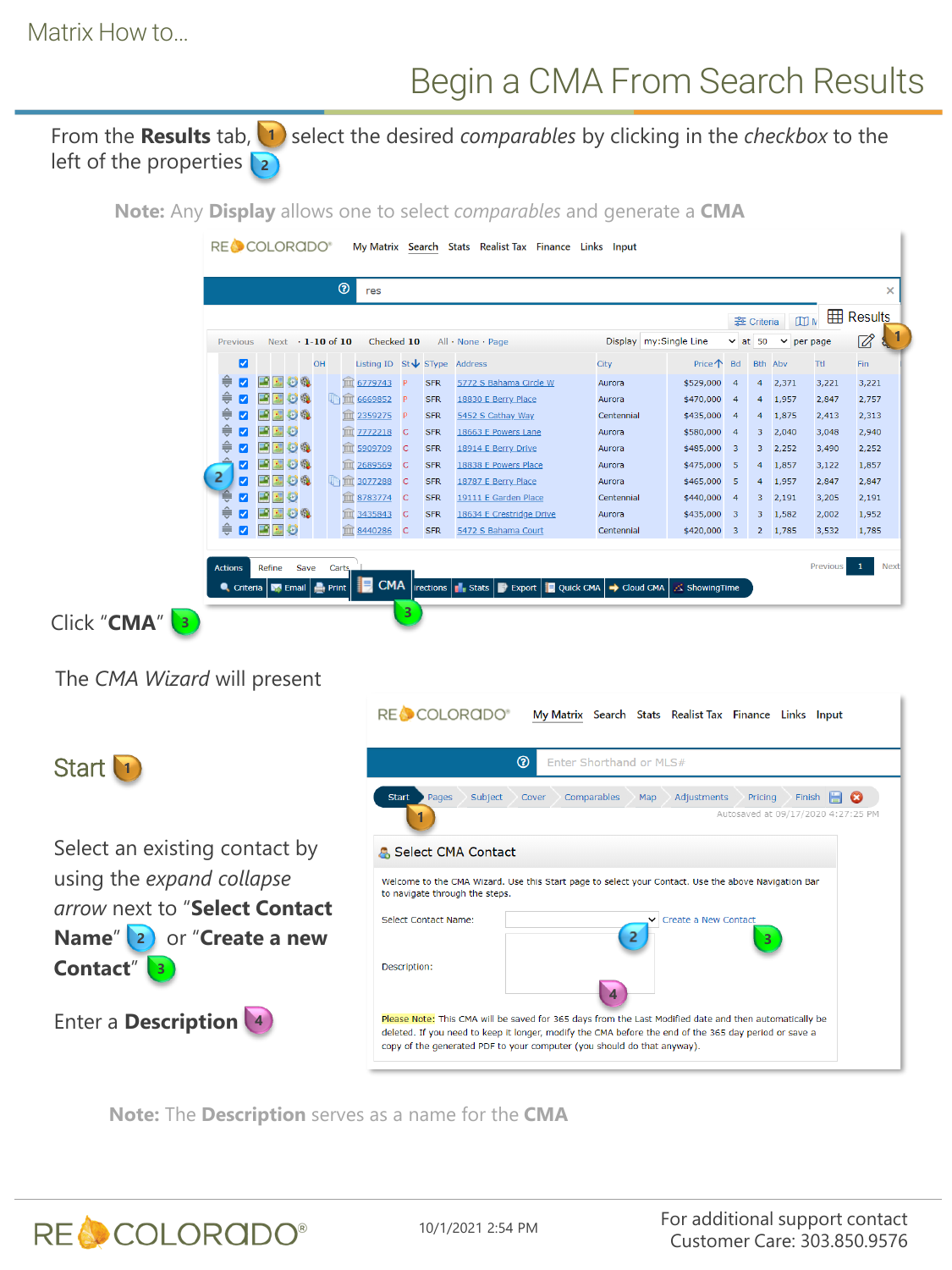# Begin a CMA From Search Results